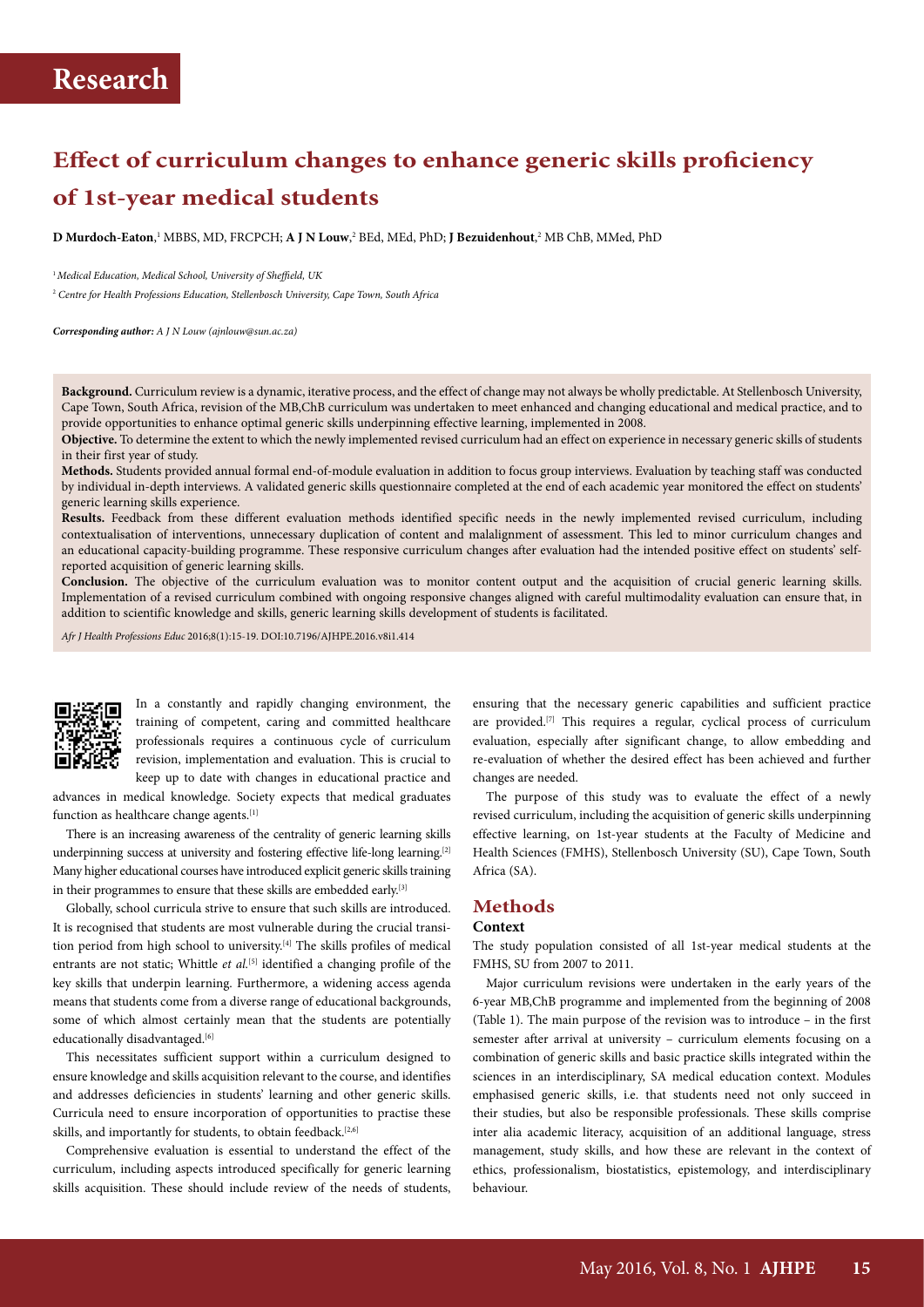## **Research**

|                            | 2007                                                                                                      | 2008                                                                                                                                                                                                                                                   | 2009                                                                                                                                                                                                                                                                                        | 2010                                                                                                                                                                                                                                                                                                                                         | 2011                                                                                                                                                       |
|----------------------------|-----------------------------------------------------------------------------------------------------------|--------------------------------------------------------------------------------------------------------------------------------------------------------------------------------------------------------------------------------------------------------|---------------------------------------------------------------------------------------------------------------------------------------------------------------------------------------------------------------------------------------------------------------------------------------------|----------------------------------------------------------------------------------------------------------------------------------------------------------------------------------------------------------------------------------------------------------------------------------------------------------------------------------------------|------------------------------------------------------------------------------------------------------------------------------------------------------------|
| First-semester<br>modules  | Chemistry<br>Biology<br>Data management<br>Physics                                                        | Chemistry for health<br>sciences<br>Personal and<br>professional<br>development<br>Health in context<br>Life forms and<br>functions of clinical<br>importance                                                                                          | Chemistry for health<br>sciences<br>Personal and professional<br>development<br>Health in context<br>Life forms and functions<br>of clinical importance                                                                                                                                     | Chemistry for health sciences<br>Personal and professional<br>development<br>Health in context<br>Life forms and functions of<br>clinical importance                                                                                                                                                                                         | Chemistry for health<br>sciences<br>Personal and<br>professional<br>development<br>Health in context<br>Life forms and functions<br>of clinical importance |
| Second-semester<br>modules | Cell and tissue<br>haematology and<br>immunology<br>Respiratory system<br>Cardiovascular system<br>Ethics | Essentials of disease<br>processes<br>Principles of therapy                                                                                                                                                                                            | Essentials of disease<br>processes<br>Principles of therapy                                                                                                                                                                                                                                 | Essentials of disease processes<br>Principles of therapy<br>Introduction to clinical<br>medicine                                                                                                                                                                                                                                             | <b>Essentials of disease</b><br>processes<br>Principles of therapy<br>Introduction to clinical<br>medicine                                                 |
| Significant<br>changes     |                                                                                                           | Position natural<br>sciences in a health<br>context<br>Reduce science content<br>Introduce two generic<br>skills modules<br>Replace systemic<br>modules in second<br>semester with<br>basic principles of<br>pathological and<br>therapeutic processes | Reduce content overlap<br>and duplication between<br>modules<br>Decrease number of<br>lectures<br>Emphasise contextualising<br>of modules within the<br>health sciences<br>Improve quality of study<br>guides<br>Change to continuous<br>assessment in two of the<br>first-semester modules | Restructure and contextualise<br>chemistry for health sciences<br>Implement computer skills<br>training<br>Contextualise assessments<br>across modules (horizontal<br>integration)<br>Dedicated time slots for<br>teamwork<br>Implement introduction to<br>clinical medicine module<br>Staff changes and capacity-<br>building short courses | Minor refinements in all<br>modules                                                                                                                        |

### **Table 1. Summary of medical curriculum changes during the study period**

## **Curriculum evaluation**

Formal end-of-module evaluation by students was undertaken using a standard questionnaire, including closed questions (a 3-point Likert scale) and open-ended questions. Additionally, two focus group discussions (FGDs) were conducted annually (end of first and second semesters; 8 - 10 students per FGD). Teaching staff conducted evaluation by individual in-depth interviews (IDIs).

At the end of 2008, an accreditation visit by the Health Professions Council South Africa (HPCSA) provided external evaluation.

#### **Generic skills evaluation**

The effect of the students' generic learning skills experience was monitored using a validated generic skills questionnaire completed at the end of each academic year.[8] Students rated their frequency of practice  $(1 =$  never, to  $4 =$  every week) of 31 key generic skills, grouped into six categories, i.e. information handling, technical and numeracy, information technology (IT), time management, managing own learning and presentation skills (Table 2). The questionnaire has been validated and shown to be reliable in the SA context, with stability of items within the skills categories verified by factor analysis.[9] Data were analysed with the Statistical Package for the Social Sciences (SPSS) 17 (USA), using analysis of variance (ANOVA) to investigate differences between year groups.

While the generic skills questionnaire includes evaluation of confidence, for the purpose of this curriculum experience study the emphasis was on practice. The generic skills profile of students entering SA medical schools, including SU, over the period of this study, seems according to studies in progress not to be significantly different across and within institutions.

## **Ethical approval**

Ethical approval was obtained from the Human Research Ethics Committee, FMHS, SU (N07/03/05). Informed consent was obtained from all the participants before participation in the study.

## **Results**

Enrolment ranged from 230 students in 2007 to 264 in 2011 (total number of students over the 5 years: 1 161). Eighty-five percent were firsttime students (direct entrants) aged 18 years, the remainder having undertaken prior graduate studies. The ethnic diversity of the population did not alter significantly over the study period.

## **Curriculum evaluation and modifications**

A comprehensive semester evaluation report is compiled annually, including key aspects of good practice, in addition to areas of concern identified from student and staff feedback, and was used to inform minor curriculum interventions in 2009, which required immediate implementation. Full impact evaluation over 2 years informed more substantive curricular change, implemented in 2010 (Table 1).

## **Contextualisation, alignment and assessment**

From the FGDs it emerged that students were not satisfied with the relevance of the modules with regard to their future professions and considered that assessments were not wholly aligned with outcomes.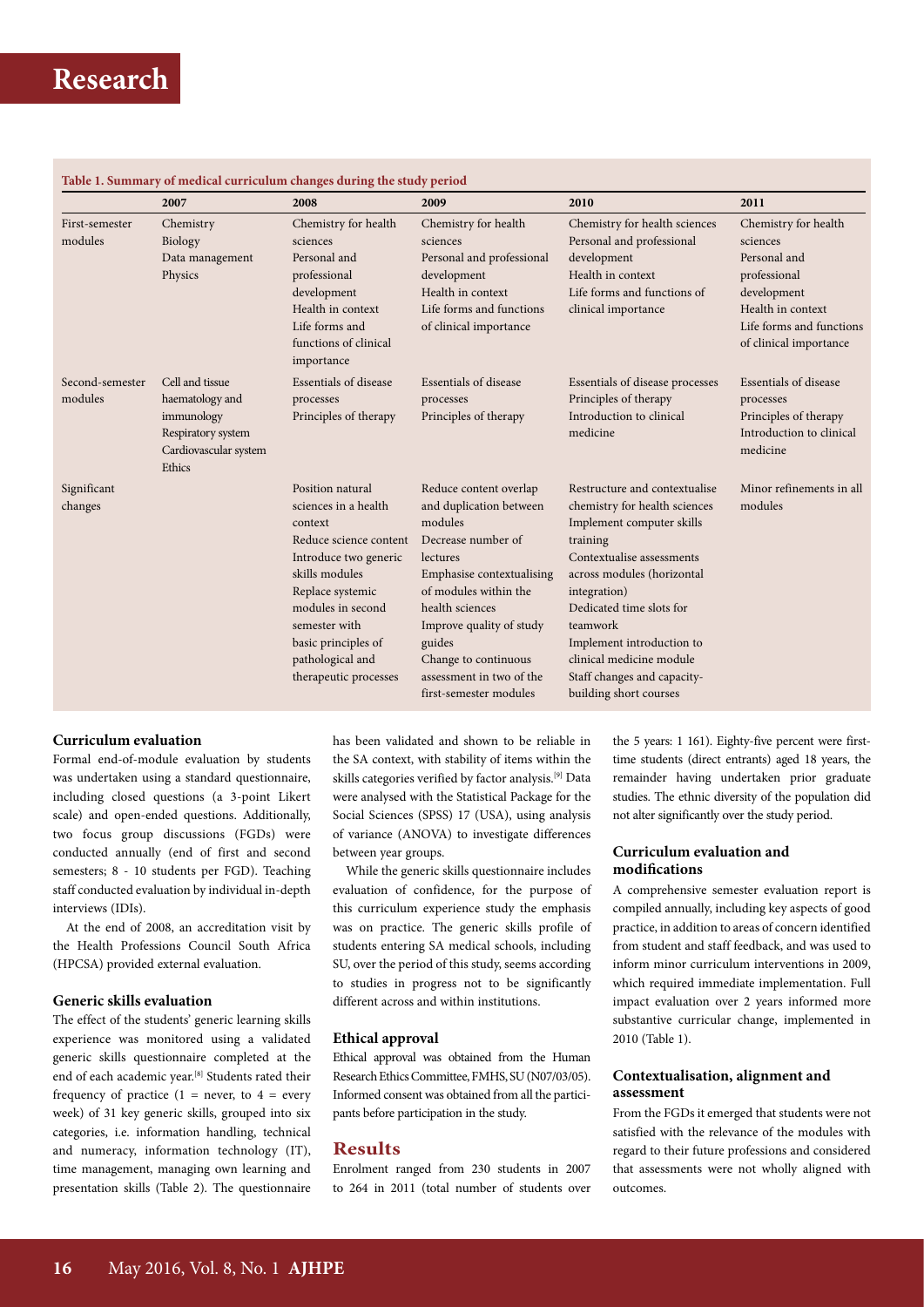#### **Table 2. Thirty-two generic skills evaluated by the questionnaire, grouped into six main categories[8]**

| Categories                    | <b>Skills</b>                                                                                                                                                                                                  |
|-------------------------------|----------------------------------------------------------------------------------------------------------------------------------------------------------------------------------------------------------------|
| Information handling          | Researching a new topic using library<br>resources<br>Selecting information<br>Interpreting information<br>Using information to solve problems or<br>answer questions                                          |
| Technical and numeracy skills | Performing laboratory experiments<br>Designing your own experiments<br>Analysing experimental data, e.g. graphs<br>Drawing conclusions from your data<br>Calculations<br><b>Statistics</b>                     |
| IT skills                     | Word processing<br>Spreadsheets<br>Databases<br>Using the internet to find information<br>Using email                                                                                                          |
| Organisational skills         | Managing your time/meeting deadlines<br>Planning tasks<br>Thoroughness/accuracy<br>Teamwork                                                                                                                    |
| Managing your own learning    | Coping with stress<br>Learning from other students<br>Receiving feedback positively<br>Giving constructive feedback<br>Taking responsibility for your own learning<br>Evaluating your strengths and weaknesses |
| Presentation skills           | Essay writing<br>Writing laboratory reports<br>Explaining ideas<br>Giving oral presentations<br>Communicating with other scientists/doctors<br>Communicating scientific/medical ideas to<br>non-scientists     |

'It doesn't make sense! It feels if we learn nothing, and nothing is applicable to us … the testing is dumb. Parrot learning teaches you very little and all these assessments required parrot learning instead of application of knowledge.' (FGD10B St4 2008)

'There are too many themes that waste our time' and '… the relevance of some parts of this work was not clear to me.' (FGD1 St3 2009)

'… generally it's been said that they [students] feel like some of the modules are useless because we are focusing on the main thing that we are here for, and that is medicine.' (FGD10 St5 2008)

Students' comments during FGDs and the formal module feedback at the end of each module contributed to recognition of a need for several changes. The key interventions focused around improving the contextualising topics, especially chemistry and generic learning skills; alignment of assessment and outcomes; use of integrated single assignments to assess more than one

theme; and change from end-of-semester to continuous assessment in two modules.

Methods for enhanced contextualisation included starting the semester with role-play by teaching staff and senior faculty management demonstrating the relevance of all four modules, followed by small group discussions and a debriefing, an explanation at the start of each theme of the relevance of that specific theme, and the continuous use of real-life examples.

## **Curriculum mapping**

Reducing overlap, fostering integration, and eliminating conflicting messages reflected in the study guides were at the heart of curriculum mapping interventions. Prior to the curriculum interventions students commented:

'Some content between the modules and different themes overlap and repeats.' (FGD5 St5 2009)

'The themes in the module were very random and the information wasn't continuous and it was frequently repeated and didn't seem relevant.' (FGD8 St7 2009)

#### **Educational capacity development**

The need for educational capacity development was illustrated by the following quote from a module chair:

'Some lecturers feel overwhelmed by large class groups and experienced it as dominating.' (IDI3)

Some students felt as follows:

'… the lecturers I think can still be a bit more interactive with us, and not just stand there and do their lecture slides.' (FGD1 St4 2009)

This was echoed by other teaching staff and resulted in the development and implementation of a very successful short course on interactive teaching, with an emphasis on large classes.

### **HPCSA evaluation**

In 2008 the external evaluation panel of the HPCSA highlighted a number of positive aspects of the newly implemented 1st-year curriculum: the interdisiplinary nature of this phase was commended, especially as it does not exist elsewhere in SA; the emphasis on teamwork and establishing the concept of a health team in the first year; the development of communications skills, stress management and academic literacy; and the use of case studies on the 'Essentials of disease processes' module in the second semester.

Recommendations were made to improve the extent of integration of content in the four modules, align assessment with outcomes, and be vigilent for 'content overload'.

#### **Generic skills evaluation**

Responses were obtained from 1 002 students at the end of each academic year over the study period (86.2% response rate).

The new curriculum, from implementation in 2008, showed a sustained and positive effect on students' practice in information handling skills (Fig. 1). Technical and numeracy skills, however, initially showed a negative effect, with significantly reduced reported practice; curriculum changes implemented in 2010 in response to this led to a reversal. Similarly,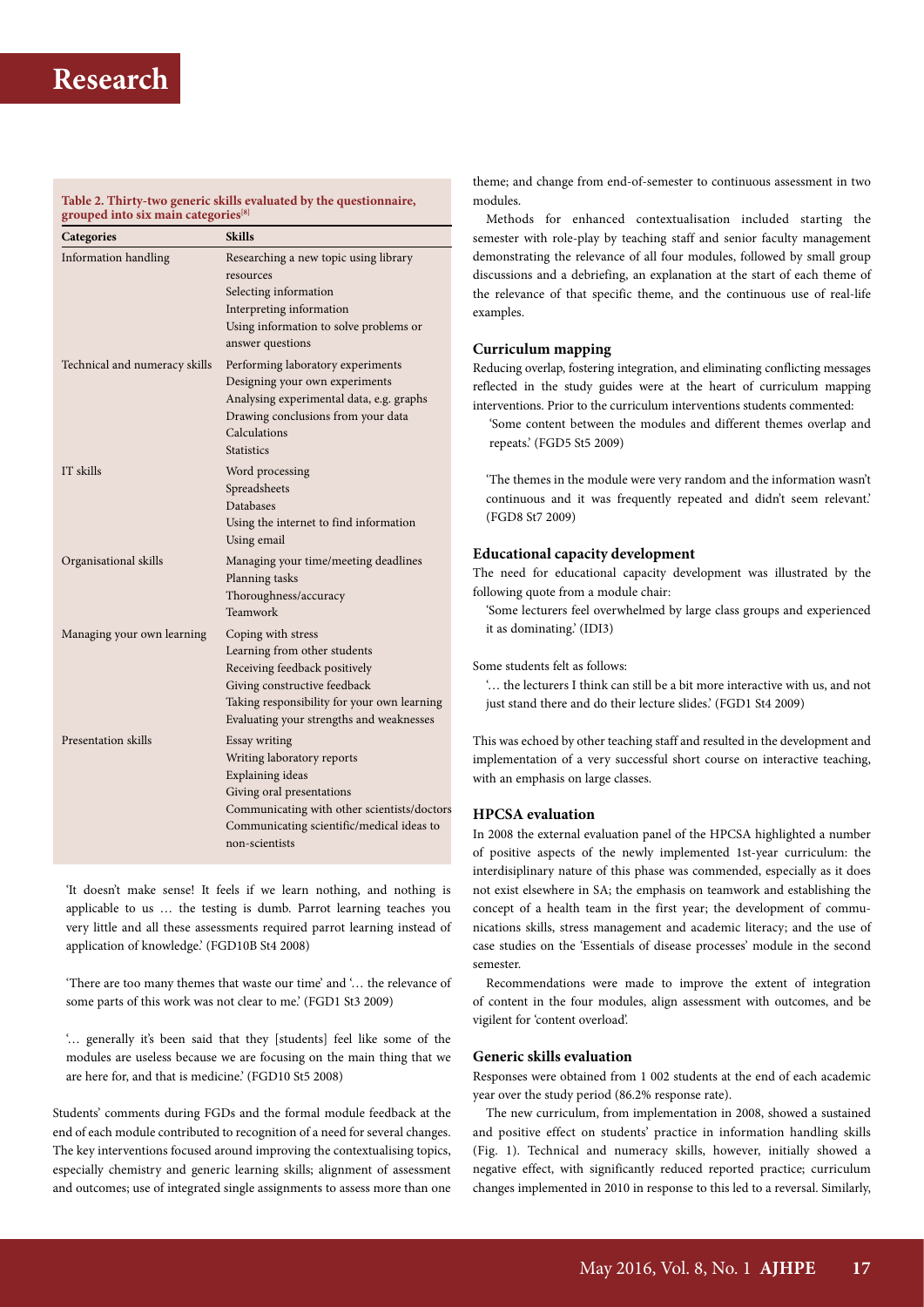

*Fig. 1. Information-handling skills (practice).*



*Fig. 3. Organisational skills (practice).*

significantly enhanced information technology skills, managing own learning skills and organisational skills practice were only reported from 2010 (Figs 2 - 4). No effect was identified with presentation skills practice. Interventions in the individual curriculum changes that contributed to enhanced practice are illustrated in Table 1.

#### **Discussion**

Curriculum review is a dynamic, iterative process and the effect of change may not always be entirely predictable. Curriculum content and process should be continually reviewed, recognising that the student population changes and that delivery is influenced by a multitude of factors ranging from the educational environment through to teachers. Bitzer<sup>[10]</sup> highlights that a curriculum must maintain relevance in the context of societal, university and student changes, and to improve it must be evaluated regularly. The evaluation process at SU is strengthened by a formal annual process of module evaluation, including both student and teaching staff perceptions.

This study is additionally strengthened by information provided by the generic skills practice evaluation, which collectively contributed to a responsive curriculum review evaluation, resulting in appropriate and responsive considered interventions.[8] Evidence of enhanced skills around



*Fig. 2. Information technology skills (practice).*



*Fig. 4. Managing own learning skills (practice).*

'Managing your own learning' underpins much of the intended curriculum effect, initially introduced in 2008 and reinforced in 2010.

The effect of changes in assessment approach on students' learning is well recognised.<sup>[11]</sup> Assessment changes in the curriculum review included enhanced alignment with learning outcomes, identifying clearly for students the importance of skills and content, e.g. around application of academic literacy. Some significant increases in the generic skills practice level, especially from 2010, indicate the influence of a change to continuous assessment in the modules that particularly require generic learning skills around information handling (academic literacy), technical and numeracy (statistics), IT skills (word processing and spreadsheets) and organisational skills.

One particularly significant intervention was recognised as being necessary after consideration of the 2008 and 2009 curriculum evaluation results, including feedback from students and review of teaching staff interviews, i.e. the full effect on student learning had not been realised. Enhancement of teaching skills was clearly identified as an area of particular need to fully implement the intended curriculum changes. A programme of staff development was therefore implemented before the start of 2010. The subsequent effect on students' generic learning skills